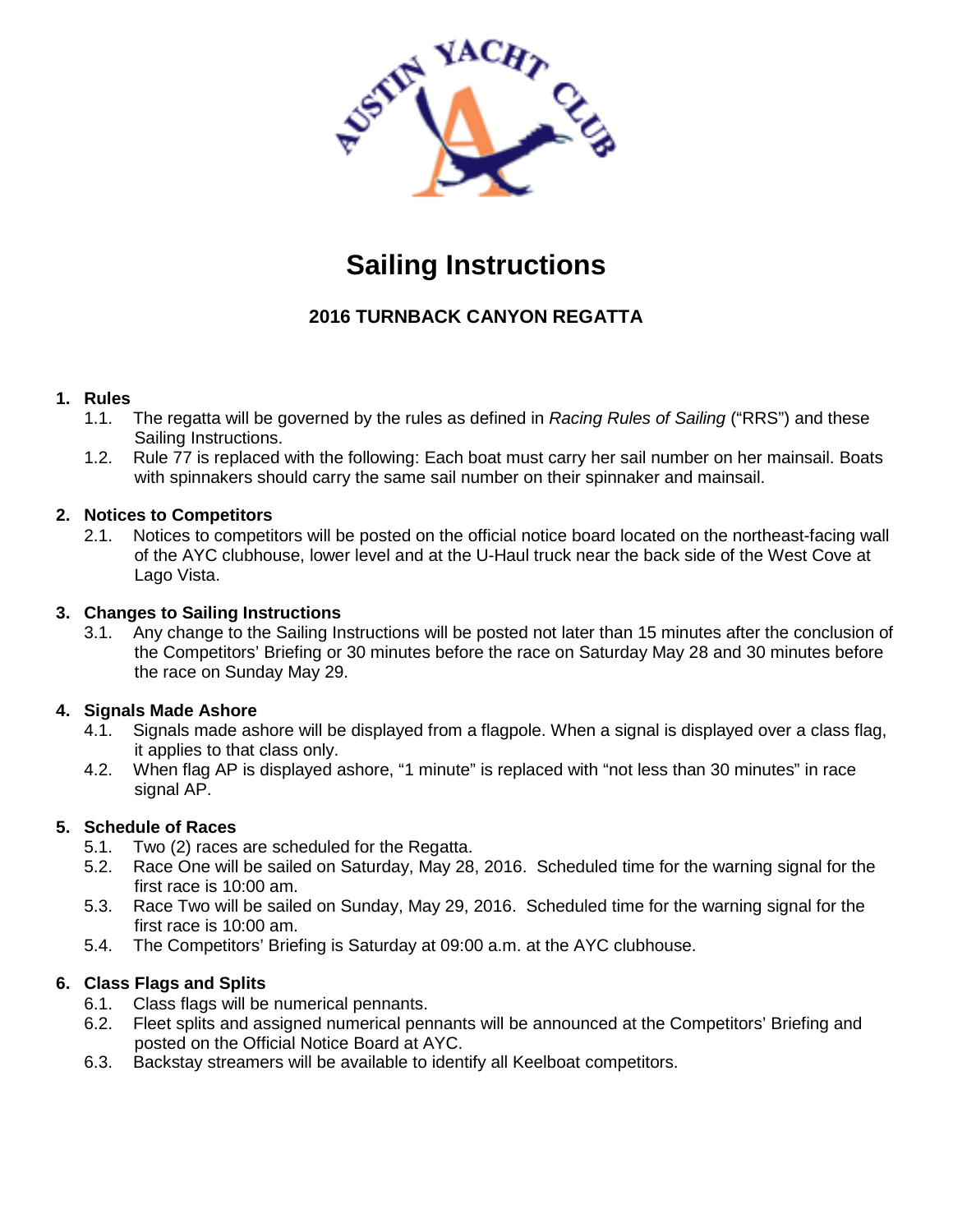# **2016 TURNBACK CANYON REGATTA – SAILING INSTRUCTIONS**

## **7. The Courses**

- 7.1. For Race One all fleets will start heading towards Lago Vista and Lago Vista's Bar K. The course will be sailed up the lake to a point where the race committee sets a finish line.
- 7.2. For Race Two all fleets will sail back down the lake heading towards the vicinity of AYC. The course will be sailed down the lake to a point where the race committee sets a finish line.
- 7.3. The Cruising Class has no start time.

## **8. Marks and Obstructions**

- 8.1 For all boats including the Cruiser Class
	- 8.1.1 *For Race One - all boats must round LCRA Mark # 9 to Port.*
	- 8.1.2 *For Race Two - all boats must round LCRA Mark #9 to Starboard.*

8.2 Marks may be a combination of AYC Permanent Marks and LCRA Channel Marks and/or temporary inflatable tetrahedrons, balls at the discretion of the Race Committee.

#### **9. The Start**

- 9.1. For all races the starting line will be between a flagstaff flying an orange line flag on the Race Committee boat and a Yellow Tetrahedron.
- 9.2. The starting area is the area around 100 yards of the starting line; within this area, boats whose warning signal has not been made shall keep clear of the line and clear of all boats whose warning signal has been made.

#### **10. Shorten Course**

10.1. The Race Committee may shorten a course at any LCRA mark by displaying code flag "S". If the code flag "S" is displayed over the class designation (flag or whiteboard) it applies only to those classes.

#### **11. The Finish**

- 11.1. For Saturday, May 28 (Race 1) the finish line will be between a flagstaff flying an orange flag on an RC boat and any LCRA channel marker or a Yellow Tetrahedron. Note: The Race Committee will leave the finish area at 5:00 pm. Boats finishing after 5:00 shall take their own finish time.
- 11.2. For Sunday, May 29, (Race 2) the finish will be between a flagstaff flying an orange flag on an RC boat and a Yellow Tetrahedron. The finish line will be set in the vicinity of the AYC. Note: The Race Committee will leave the finish area at 4:00 pm. Boats finishing after 4:00 shall take their own finish time.
- 11.3. The time limit for the first finisher in each class shall be six (6) hours. If no boats in the class have completed the course prior to expiration of the time limit, the race for that class shall be abandoned.
- 11.4. Each boat finishing more than ninety (90) minutes after the first finishing boat in her class, shall be scored "Did Not Finish". This changes RRS 35 and A4.1.

#### **12. Protests**

- 12.1. A boat intending to protest an incident occurring in the racing area shall notify the Race Committee finish boat of her intention to protest, indicating the sail number of the boat(s) being protested and receive oral acknowledgment from the Race Committee. This instruction modifies RRS 61.1(a).
- 12.2. Written protests shall be filed with a Race Committee representative in the AYC office. Protests shall be filed within 30 minutes of the Race Committee boat's docking signal after the return race day. Protests will be heard in the approximate order of receipt as soon as reasonably possible.

#### **13. Arbitration**

13.1. Before any protest is scheduled for a hearing, an arbitration meeting will be held for all protests citing alleged breaches of the rules in Part 2 of the Racing Rules of Sailing pertaining to only two boats.